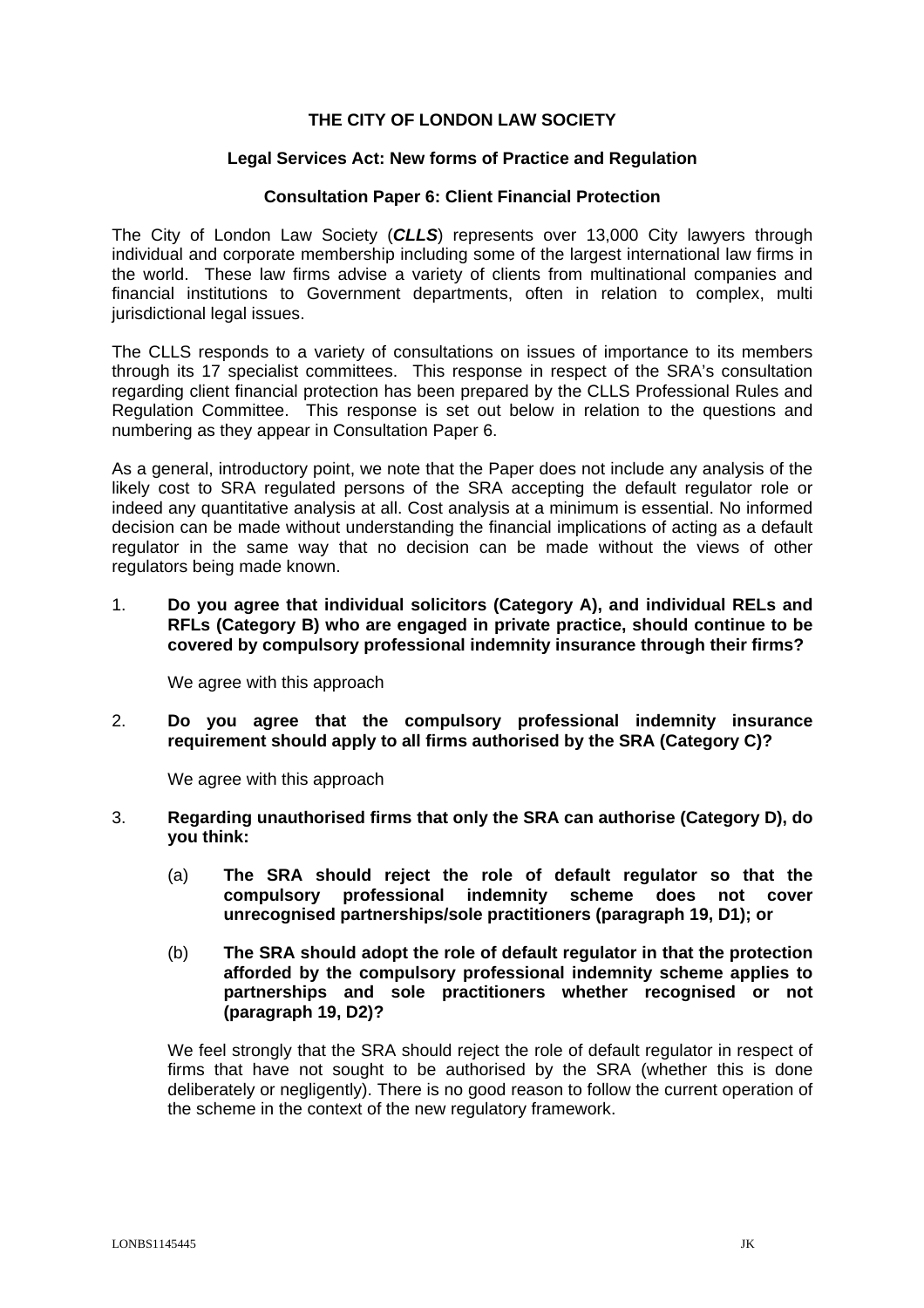The SRA perceives that clients will (or the LSB may) expect it to have the power to provide financial protection in relation to unrecognised partnerships and unrecognised sole practitioners and that it is therefore preferable for this to be the situation. We do not believe that this expectation will exist nor, even if it did so, that this would be a reason to choose option D2. Certainly we do not think that it is appropriate to devise a regulatory strategy based on seeking to second guess the opinions of a body that has not yet been constituted.

The critical factor, we believe, is that we are moving to a multi-regulator environment, an explicit purpose of which is to provide choice and price competitiveness for consumers. It is fundamental to the success of that initiative that consumers are capable of making (and will make) informed decisions between competing providers of equivalent services on the basis of a number of factors including price, service and regulatory oversight.

Much of the thrust of reform would be lost were the SRA to take the view that it should continue to underwrite the activities of unrecognised firms in the way that it did in the past. Such an approach undermines the regulatory objective of promoting competition in two ways. First it removes from those who are recognised by the SRA the ability to convey to potential clients that having the SRA regulate the business provides longstop financial protection for clients and as such is a differentiator. Secondly, and crucially, it would involve those who are recognised by the SRA shouldering the costs associated with unrecognised entities. In a competitive market for legal services this will push up the cost base of recognised providers of legal services against not just unrecognised providers but also providers of equivalent services regulated by other regulators who do not accept an equivalent default regulator position. If there is no compensatory distinction in the mind of consumers (because all firms that could be recognised are equally underwritten), the effect will be to create an unjustifiable competitive disadvantage.

#### 4. **Regarding unauthorised partnerships/sole practices that can be authorised by the SRA or another regulator (Category E):**

- (a) **Do you think that the SRA should reject the role of default regulator so that the protection forwarded by the compulsory professional indemnity scheme applies to recognised bodies and recognised sole practitioners only (paragraph 20, E1)?**
- (b) **If you believe that the SRA should adopt the role of default regulator, should that be on the basis of: accepting it in all Category E cases (paragraph 20, E2); confining cover to the personal liabilities of those individuals we authorise (paragraph 20, E3) or accepting it only in those cases where the partnership is dominated by individuals we authorise? (paragraph 20, E4)**

We believe that the SRA should reject the role of default regulator (option E1). To give effect to the principle of firm based regulation, the SRA should only act as the default regulator where the entity as a whole is recognised.

To adopt the position of default regulator in all cases (option E2) would (as the SRA itself notes) impose on those who accept regulation by the SRA the burden of the costs associated with client protection for Category E entities as a whole, but without any certainty that these costs will be shared equally (or even at all) by those who are